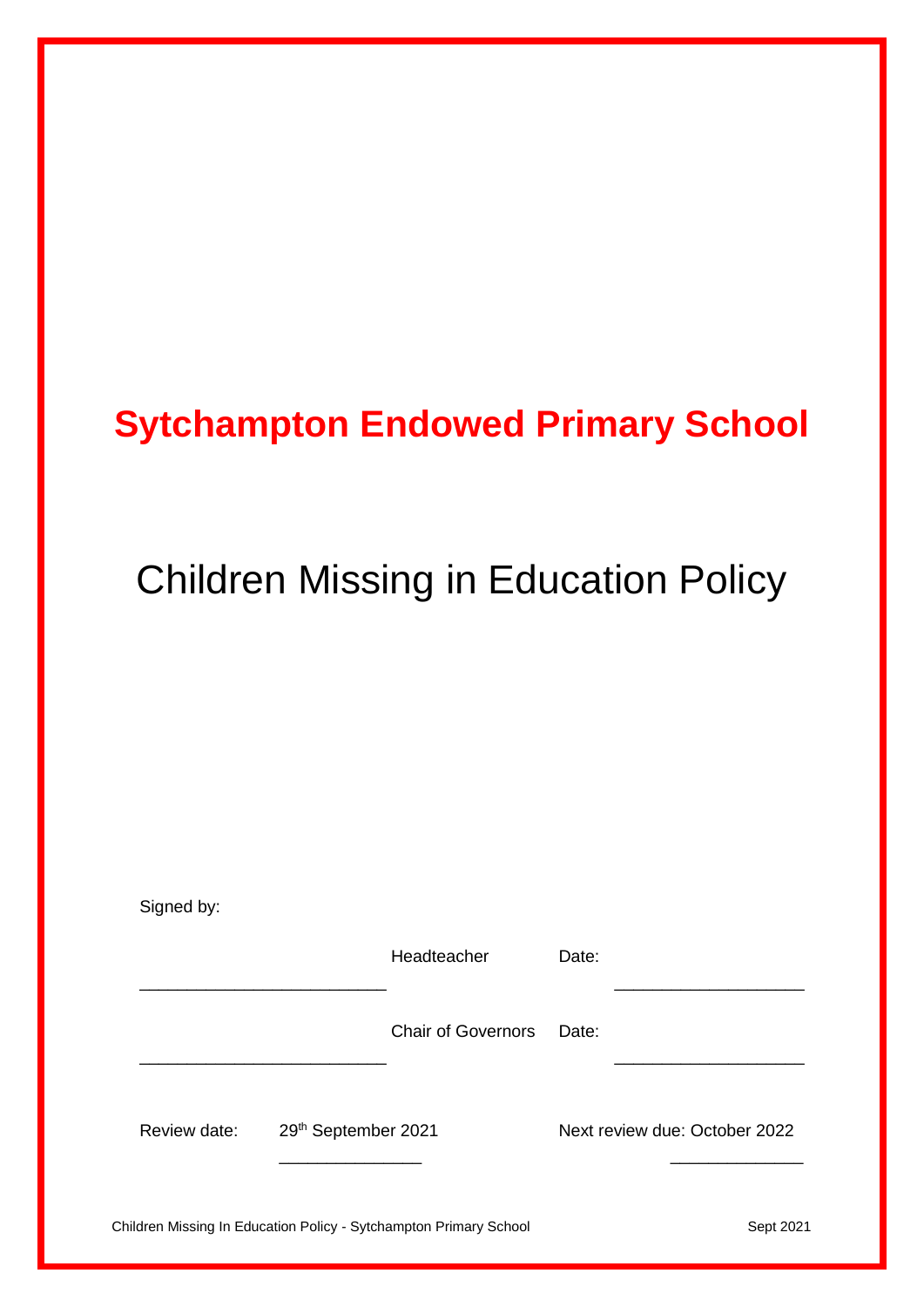Children Missing In Education Policy - Sytchampton Primary School Sept 2021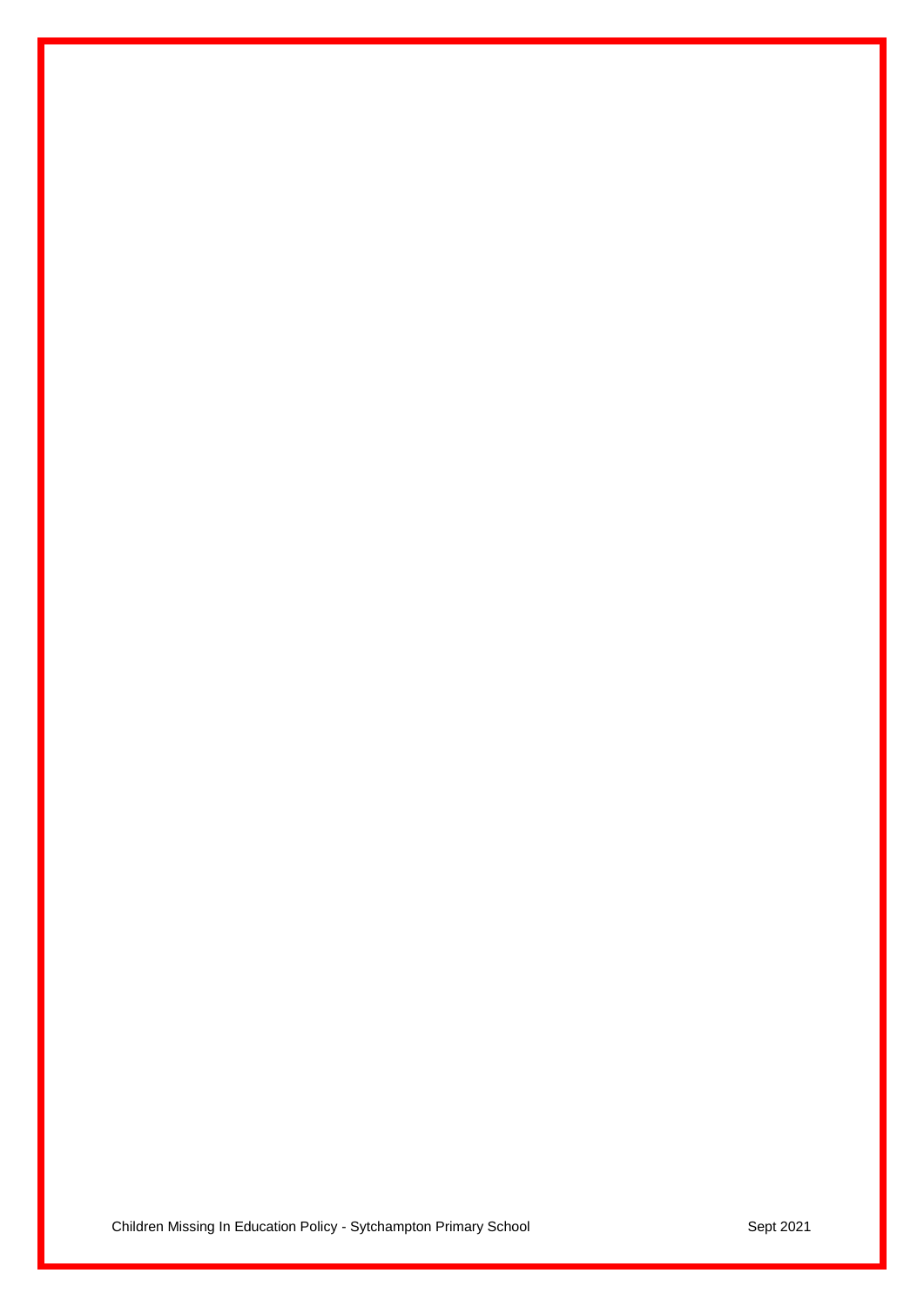## **Contents:**

#### **[Statement of intent](#page-3-0)**

- 1. **[Legal framework](#page-4-0)**
- 2. [Definitions](#page-4-1)
- 3. [Why children miss education](#page-5-0)
- 4. [Children at particular risks of missing education](#page-5-1)
- 5. [Roles and responsibilities](#page-6-0)
- 6. [Induction and training](#page-8-0)
- 7. [Working with others](#page-8-1)
- 8. [Safeguarding](#page-9-0)
- 9. [Admissions register](#page-10-0)
- 10. [Removing a pupil from the admissions register](#page-10-1)
- 11. [Monitoring and review](#page-12-0)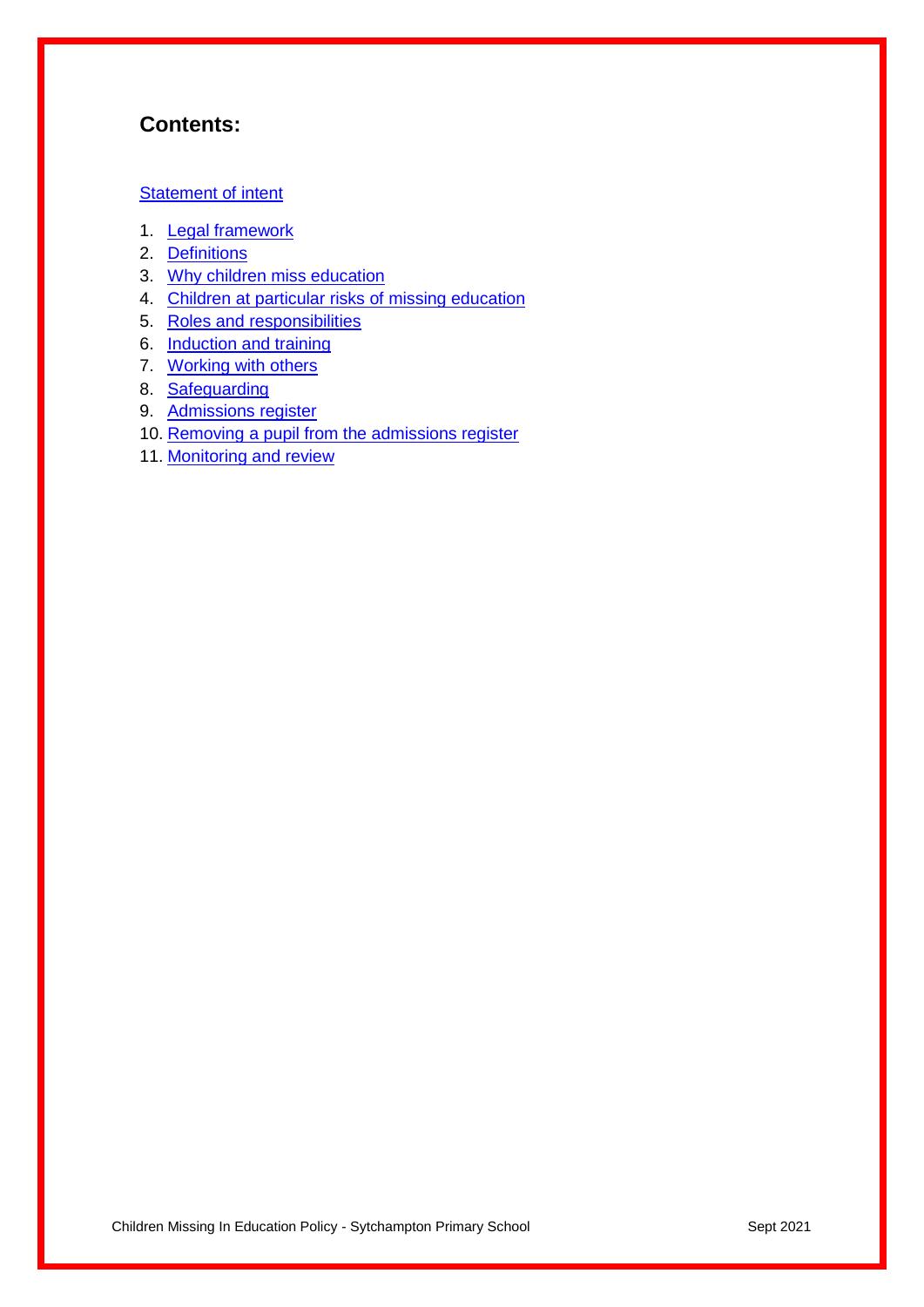## <span id="page-3-0"></span>**Statement of intent**

All children are entitled to a full-time education, regardless of their circumstances. Unfortunately, children missing education (CME) risk underachieving, being victims of abuse, and not being in education, employment or training (NEET) in later life.

The LA has a legal duty to identify when there are CME and help them back into education. This policy highlights what our school will do to help the LA with its duty.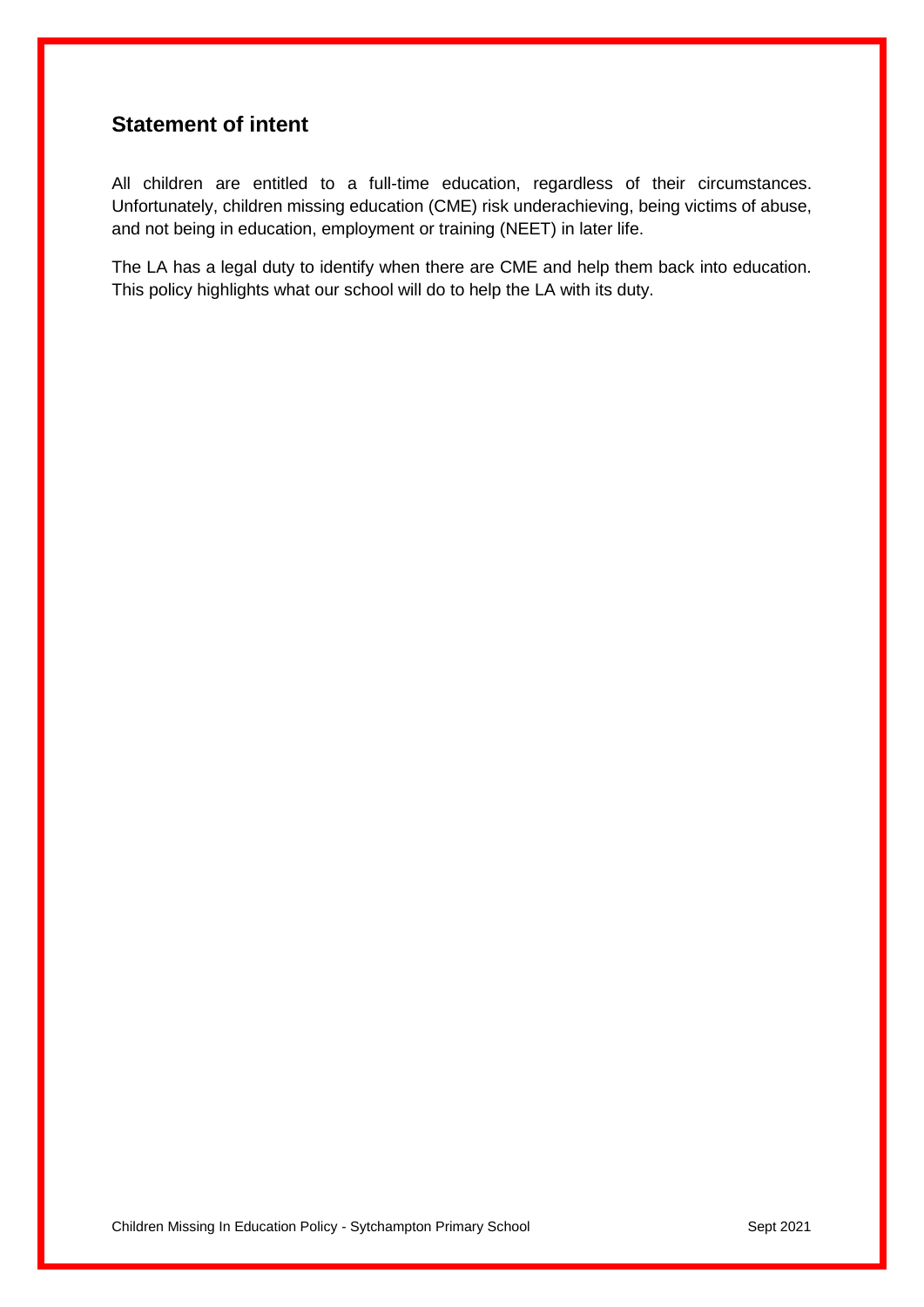## <span id="page-4-0"></span>**1. Legal framework**

- $1.1.$ This policy has due regard to legislation and statutory guidance, including, but not limited to, the following:
	- DfE (2018) 'Working together to safeguard children'
	- DfE (2021) 'Keeping children safe in education'
	- DfE (2016) 'Children missing education'
	- DfE (2021) 'School attendance'
	- Education Act 1996
	- Education Act 2002
	- Education and Inspections Act 2006
	- Children Act 1989
	- Children Act 2004
	- The Education (Pupil Registration) (England) Regulations 2006 (as amended in 2016)
	- The Education (Pupil Information) (England) Regulations 2005 (as amended in 2018)
	- The School Information (England) Regulations 2008 (as amended in 2018)
	- The Education (Provision of Full-Time Education for Excluded Pupils) (England) Regulations 2007 (as amended in 2014)

## <span id="page-4-1"></span>**2. Definitions**

 $2.1.$ For the purpose of this policy, a "child missing education" is defined as a child or young person of compulsory school age who is not attending school, not placed in alternative provision by an LA, and who is not receiving a suitable education elsewhere. This definition also includes children who are receiving an education, but one that is not suitable; this could include children who are not receiving full-time education suitable to their needs, e.g. age, ability, aptitude, SEND.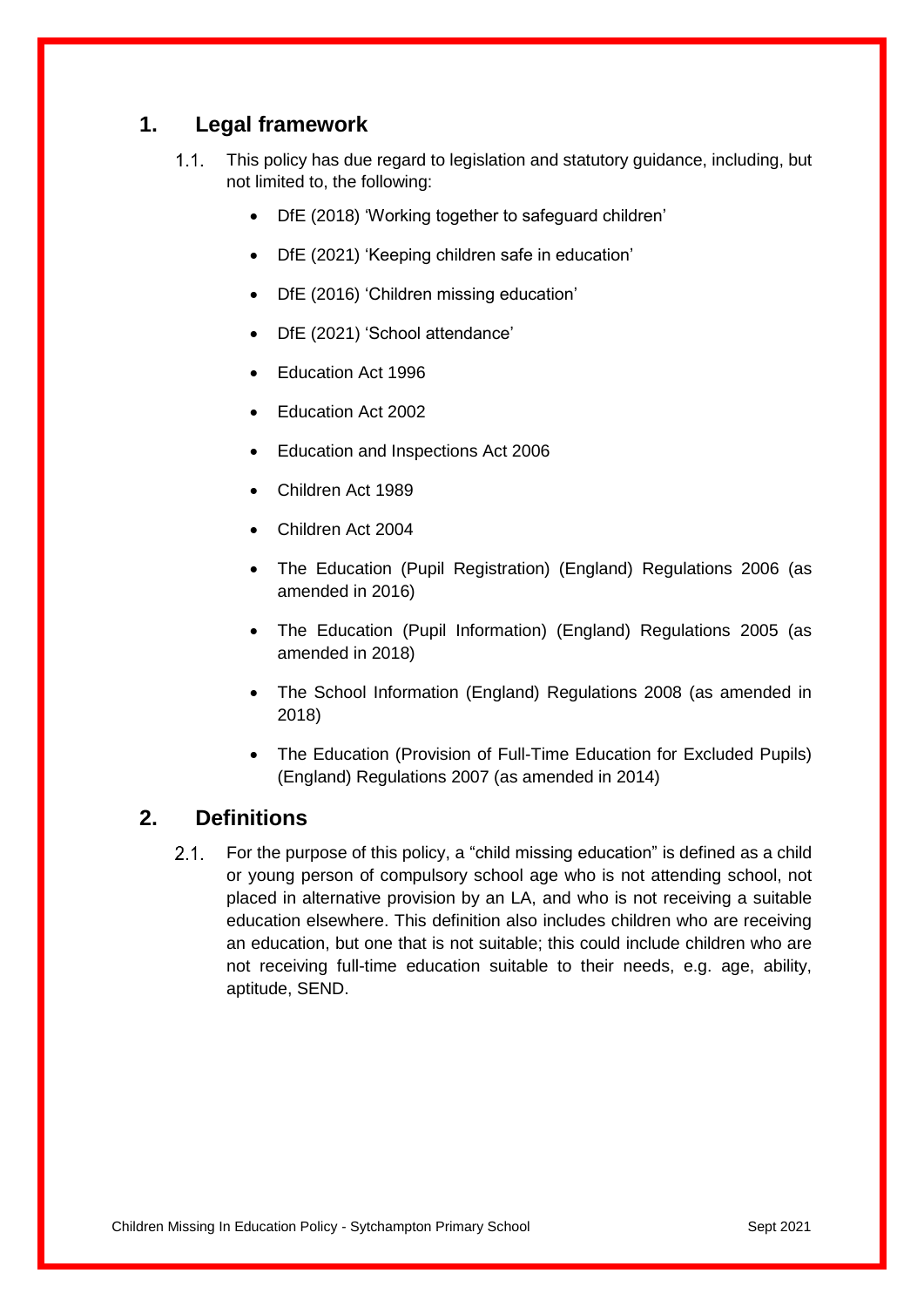## <span id="page-5-0"></span>**3. Why children miss education**

- $3.1.$ There are a number of reasons as to why children miss school, including the following:
	- Failing to be registered at a school at the age of five
	- Failing to make a successful transition
	- Exclusion
	- Mid-year transfer of school
	- Families moving into a new area
- $3.2.$ Aside from these reasons, if a child is missing from school, particularly repeatedly, this can act as a vital warning sign of a range of safeguarding concerns, such as the following:
	- Abuse and neglect including child sexual exploitation (CSE) and child criminal exploitation (CCE), potentially involving county lines
	- So-called 'honour-based' abuse including risk of FGM or risk of forced marriage
	- Mental health issues such as risk of substance abuse
	- Risk of travelling to conflict zones

#### <span id="page-5-1"></span>**4. Children at particular risks of missing education**

- $4.1.$ As there could be many reasons for a child to be missing from education, the LA will make a judgement on a case-by-case basis. The following list indicates pupils who are most at risk of missing education:
	- **Pupils at risk of harm or neglect** where this is suspected, local child protection procedures will be followed; however, if a child is in immediate danger or at risk of harm, a referral will be made immediately to children's social care (and the police if appropriate). The LA officers responsible for CME will check whether a referral has been made, and will contact children's social care if this is not the case. Should there be a reason to suspect a crime has been committed or the child's safety is at risk, the LA will contact the police.
	- **Children of Gypsy, Roma and Traveller (GRT) families** when a GRT pupil leaves the school without naming their next destination school, the school will contact the LA. If necessary, the school will consult the **LA Traveller Education Support Services or named CME officer** for advice on the best strategies to ensure minimal disruption to the GRT pupil's education.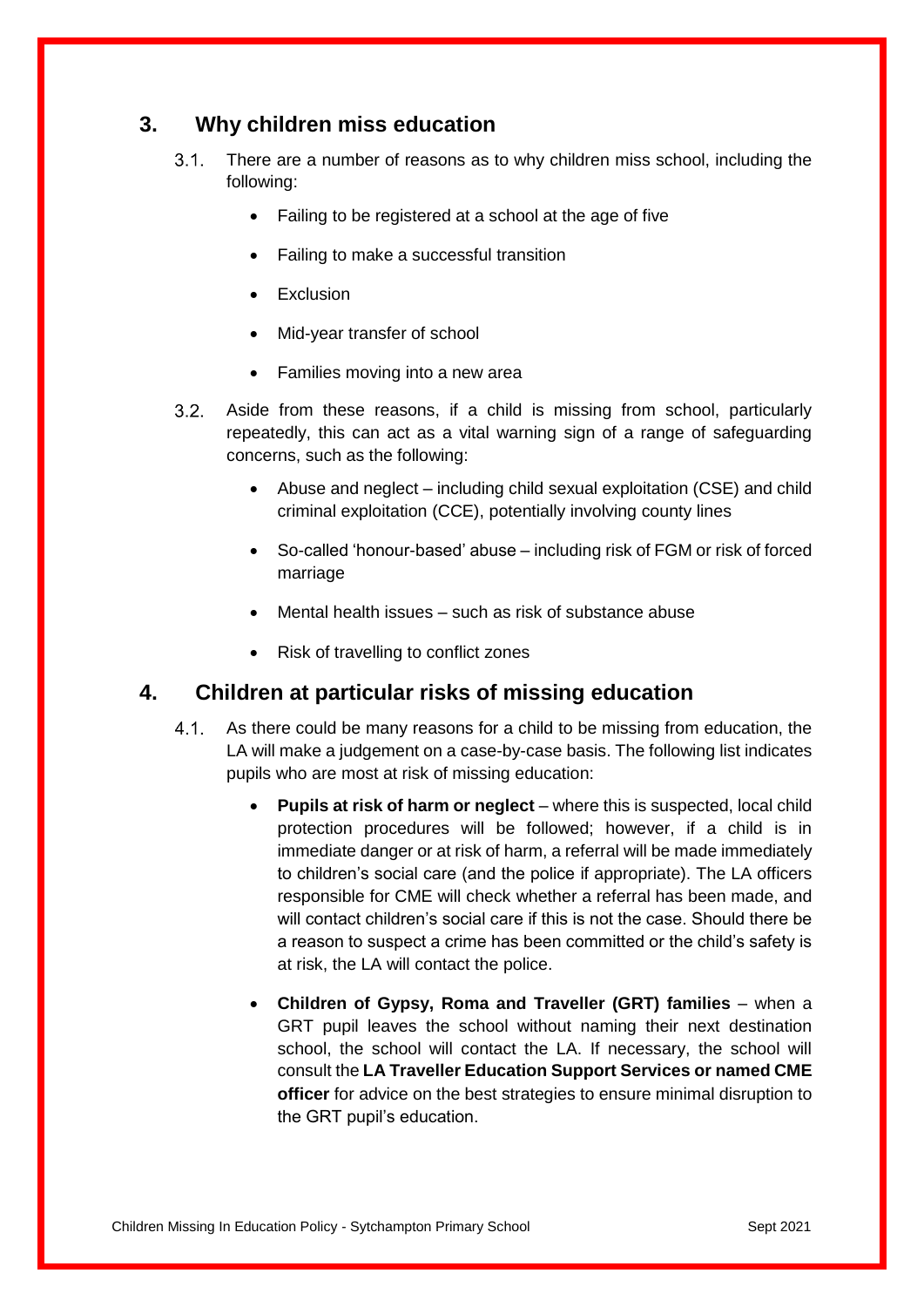- Children of service personnel the school will contact the Ministry of Defence Children's Education Advisory Service for advice to ensure continuity of education for these children.
- **Missing children and runaways** should the school suspect a child has gone missing or run away, an appropriate staff member will consult the DfE for advice on missing children.
- **Children and young people supervised by the Youth Justice System** – in this case, LA youth offending teams are responsible for supervising children (aged 8 to 18). Where a young person is registered at the school prior to custody, the school will keep the place open for their return.
- **Children who cease to attend school** where the reason for a child who has stopped attending a school is not known, the LA will investigate the situation.
- **Children of migrant families**  there is an increased risk of a child missing education if they are part of a new migrant family who may not yet have settled into a fixed address, or may have arrived into an LA area without the authority becoming aware.

## <span id="page-6-0"></span>**5. Roles and responsibilities**

#### **The school**

- $5.1.$ The school will enter pupils on the admissions register at the beginning of the first day on which it has been agreed by the school, or the day that the school has been notified, that the pupil will attend the school.
- $5.2.$ In the event that a pupil fails to attend the school on the agreed or notified date, the school will undertake reasonable enquiries to establish the reason for this absence, and will consider notifying the LA at the earliest opportunity.
- $5.3.$ The school will aim to hold more than one emergency contact number for each pupil.
- $5.4.$ The school will keep an accurate and up-to-date admissions register by encouraging parents to inform them of any changes.
- $5.5.$ The school will monitor pupils' attendance through a daily register.
- $5.6.$ The school will agree with the LA what intervals are best to inform them of pupils who are regularly absent from school, or who have missed 10 school days or more without permission.
- $5.7.$ Where a pupil has not returned to school for 10 days after an authorised absence, or is absent from the school without authorisation for 20 consecutive school days, the school will remove the pupil from the admission register if the school and the LA have failed to establish the whereabouts of the child after making reasonable enquiries.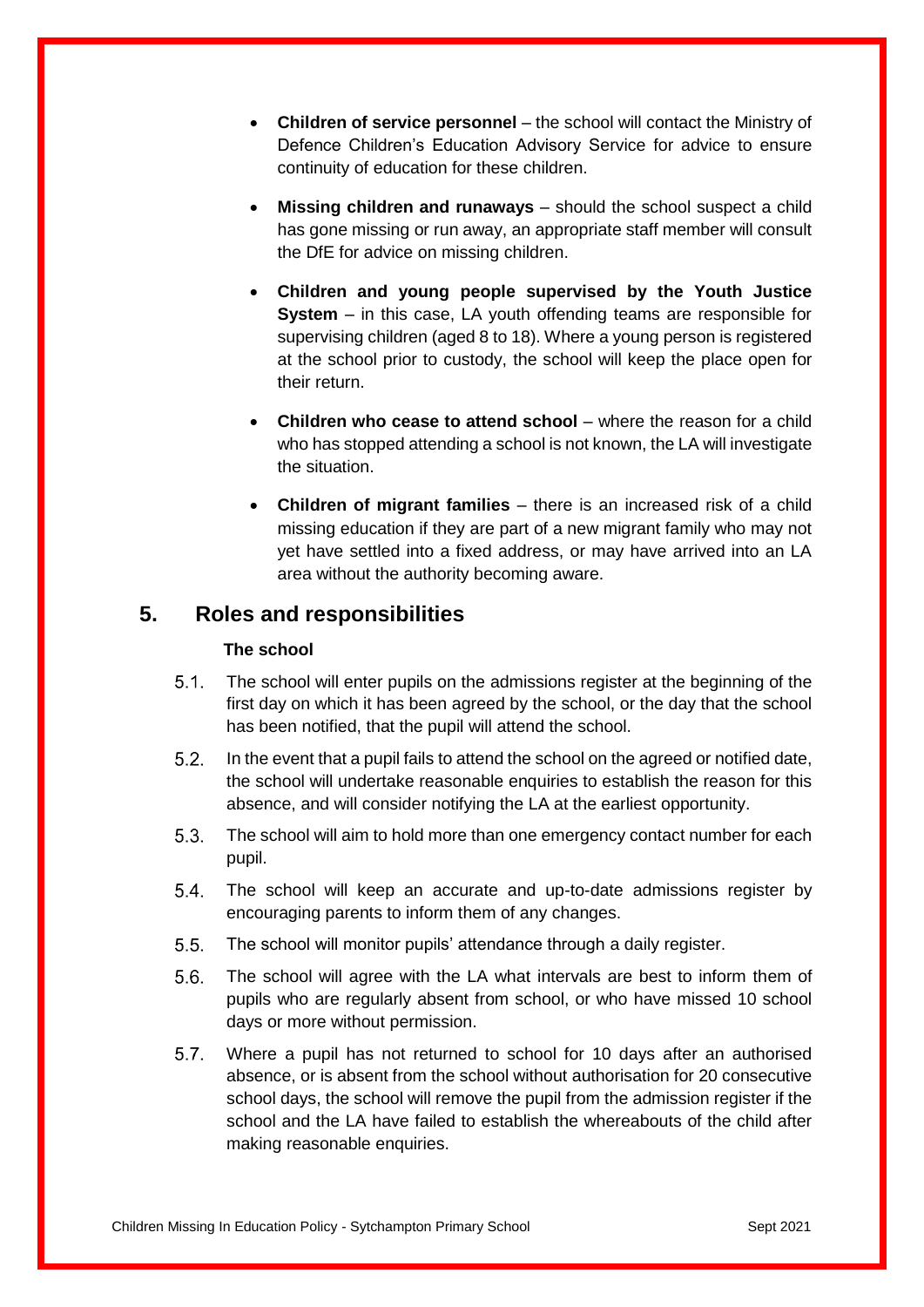- $5.8.$ The school will notify the LA if any pupil is to be deleted from the admission register in the circumstance outlined in [Regulation 8](https://www.legislation.gov.uk/uksi/2006/1751/regulation/8) of the Education (Pupil Registration) (England) Regulations 2006 (as amended in 2016).
- $5.9.$ Pupils who remain on the school roll are not necessarily missing education, but will be monitored and their attendance will be addressed when it is poor.
- The school will arrange full-time education for excluded pupils from the sixth school day of a fixed-period exclusion.
- The school will provide information to the LA regarding standard transitions, if requested to do so by the LA.

#### **Staff members**

- All staff will be alert to the potential need to implement early help for a pupil who is frequently missing or goes missing from care or home.
- 5.13. All staff will be aware of the school's unauthorised absence and children missing from education procedures.
- Where staff have concerns about pupils relating to CME, staff will use their professional judgement and knowledge of individual pupils to inform their decision as to whether welfare concerns should be escalated to the DSL or their deputy.

#### **The LA**

- Under the Education Act 1996, the LA has a duty to establish the identities of children in the area who are not registered pupils at a school and are not receiving education provision otherwise.
- 5.17. The LA will provide full-time education for permanently excluded pupils from the sixth school day of a fixed-period exclusion.
- When it is brought to the LA's attention that a child may not be receiving a suitable education, the LA will serve notices on parents to assure the LA that their child is receiving such an education.
- The LA will issue School Attendance Orders to parents who fail to assure the LA that their child is receiving a suitable education, and the LA believes that the child should attend school.
- The LA will prosecute parents that do not comply with a School Attendance Order.
- The LA will prosecute or fine parents/carers of school-registered children who fail to ensure their child attends school regularly.
- The LA will ensure that children identified as not receiving suitable education are returned to full-time education either at the school or elsewhere.
- The LA will ensure that the school demonstrates prompt action and effective early intervention procedures to ensure children are safe and receiving suitable education.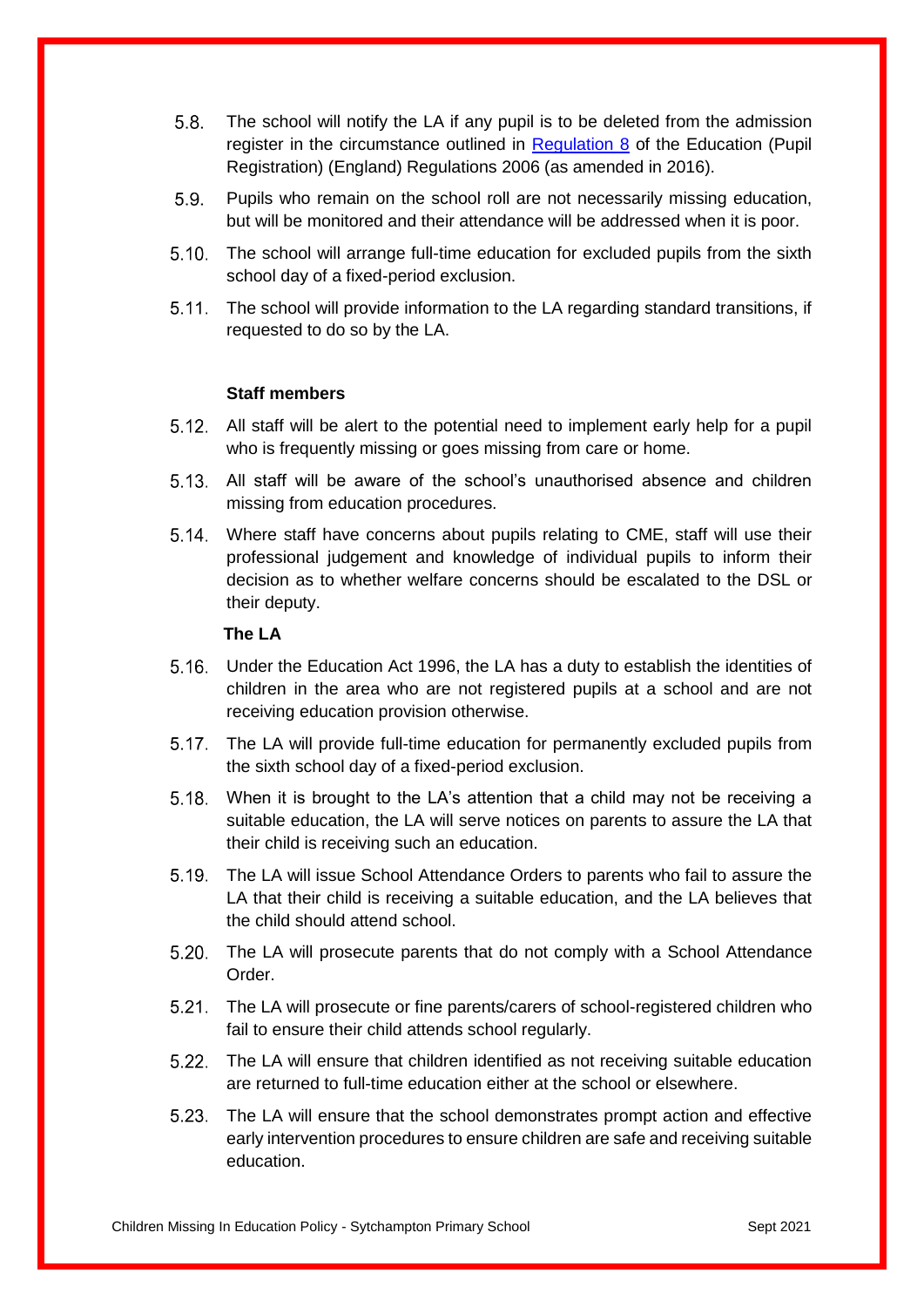- 5.24. The LA will apply to court for an Education Supervision Order for a CME.
- The LA will ensure that children who return to full-time education are appropriately supported, taking into account the reasons why they missed education in the first place.
- 5.26. Pupils with SEN statements, or EHC plans, are able to be home educated. If the statement/EHC plan sets out the provision that the pupil should receive at home, or names a school where the provision will be received, but the parent/carer chooses to home educate the child, the LA will arrange the provision and ensure that it is suitable to the child's special educational needs. The LA will review this statement annually.
- 5.27. The LA is responsible for liaising and sharing information with other agencies to support children who miss education.
- The LA is responsible for sharing the fact that a child has a social worker with the school.
- The LA is responsible for referring to the LA children's social care where there is concern for a child's welfare, as well as the police if there is reason to suspect a crime has been committed.

#### **Parents**

- 5.30. Parents are responsible for ensuring that their children, who are of compulsory school age, are receiving suitable full-time education.
- 5.31. Parents are responsible for notifying the school in writing where they will be home-schooling their child, in order for the child to be removed from the admissions register.
- Parents will notify the school regarding any absences or changes to the pupil's education arrangements.

### <span id="page-8-0"></span>**6. Induction and training**

- $6.1.$ The safeguarding response to children who go missing from education will be explained to staff during their induction.
- $6.2.$ All staff will receive annual safeguarding and child protection training, including an update on the various safeguarding concern possibilities that CME could represent, any changes to the early help process and staff members' role in this process.

## <span id="page-8-1"></span>**7. Working with others**

- $7.1$ Families moving from one LA to another can sometimes lead to a child being lost in the system and consequently missing education. When a child moves, LAs will work with other LAs, regionally or nationally, to ensure this does not happen.
- $7.2$ The LA will raise awareness of its procedures with local schools, partners and agencies working with children and families.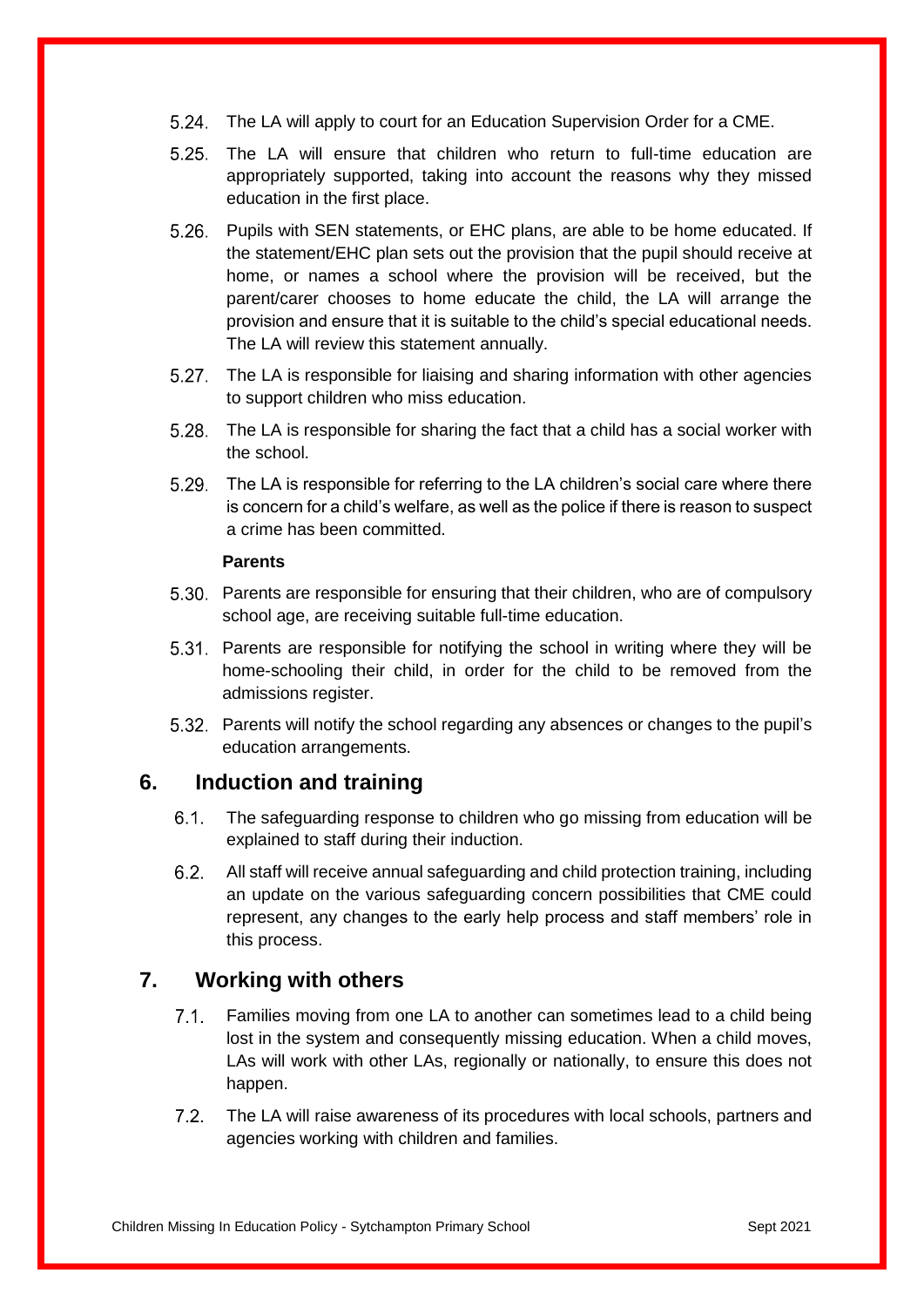- $7.3.$ To assist them in tracing CME, the LA has contacts with the Department for Work and Pensions, the UK Border Agency and HMRC.
- $7.4.$ The school uses a secure internet system provided by the DfE, school2school, to allow schools to transfer pupil information when a child moves education setting.

## <span id="page-9-0"></span>**8. Safeguarding**

- $8.1.$ For the purpose of this policy, **"reasonable enquiries"** are defined as limited, investigative powers that the school may action to determine a child's whereabouts and whether they may be in danger.
- $8.2.$ In line with the Children Act 2004, the school will follow appropriate procedures when carrying out reasonable enquiries, such as the DSL conducting discussions with neighbours, relatives or landlords, to determine whether a child may be at risk of harm.
- $8.3.$ The DSL will record that they have completed these procedures and, if necessary, make a referral to the children's social care or police.
- $8.4.$ Where the whereabouts and safety of a child is unknown, the school, in conjunction with the LA, may carry out the following actions:
	- Make contact with the parent/carer, relatives and neighbours using known contact details
	- Check local databases
	- Check data transfer systems such as school2school or Key to Success
	- Follow local information sharing arrangements, and making enquiries via other local databases and agencies where possible
	- Check with UK Visas and Immigration and/or the Border Force
	- Check with agencies known to be involved with the family
	- Check with the LA and school from which the pupil moved originally
	- Check with the LA where the pupil lives, if this is different to where the school is located
	- Check with the Ministry of Defence Children's Education Advisory Service in the case of children of Service Personnel
	- Conduct home visits via an appropriate team, following local guidance concerning risk assessments, and making enquiries with neighbours or relatives, if appropriate

**NB**. This list is not exhaustive – the school and LA will use their judgement towards what reasonable enquiries are appropriate, once all the facts of the case have been taken into account.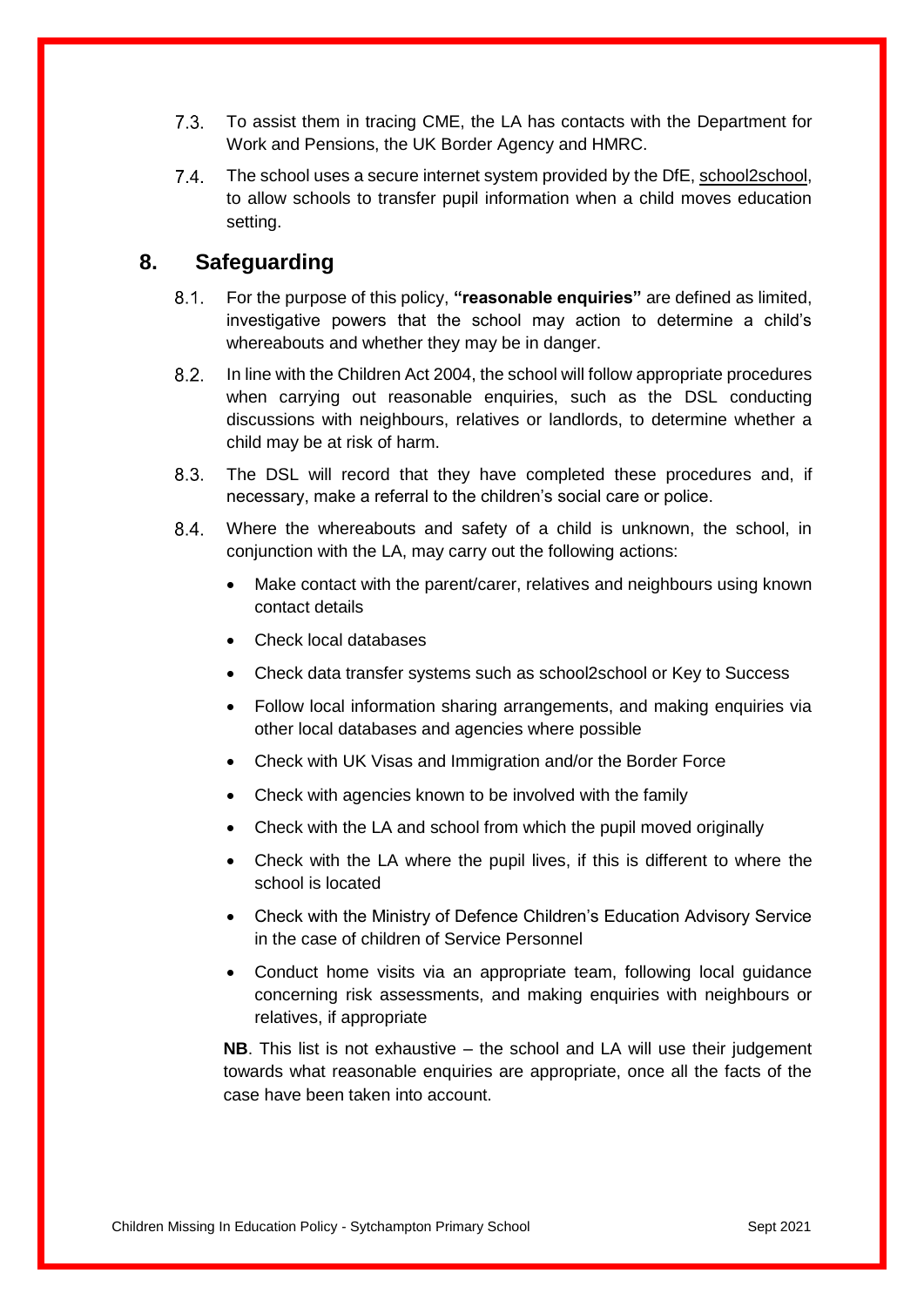## <span id="page-10-0"></span>**9. Admissions register**

- $9.1.$ The school will ensure that the admissions register is kept up-to-date at all times, and will encourage parents/carers to notify the school of any changes as they occur, such as via email or newsletters.
- $9.2.$ Pupils will be recorded on the admissions register at the beginning of the first day on which it has been agreed by the school, or the day that the school has been notified, as the date that the pupil will attend the school.
- $9.3.$ Once a pupil has been recorded on the admissions register, the school will notify the LA within five days, and will supply the LA with all of the details contained on the admissions register for the new pupil.
- $9.4.$ Where a parent/carer notifies the school that a pupil will live at another address, the school will record the following information on the admissions register:
	- The full name of the parent/carer with whom the pupil will live
	- The new address
	- The date from when it is expected the pupil will live at this address
- $9.5$ Where a parent notifies the school that the pupil is registered at another school, or will be attending a different school in future, the school will record the following information on the admissions register:
	- The name of the new school
	- The date when the pupil first attended, or is due to attend, that school
- $96$ Parents are able to elect to educate their children at home, and will subsequently withdraw them from school. This can happen at any time, unless the pupil is subject to a School Attendance Order. If a parent notifies the school, the pupil will be deleted from our admission register and inform the LA.

#### <span id="page-10-1"></span>**10. Removing a pupil from the admissions register**

- 10.1. The school will inform the LA of any pupil who will be deleted from the admission register where they:
	- Have been taken out of school by their parents and are being educated outside the school system, e.g. home-schooled.
	- Have ceased to attend school and no longer live within a reasonable distance of the school.
	- Have been certified by the school medical officer as unlikely to be in a fit state of health to attend school before ceasing to be of compulsory school age, and neither they nor their parent has indicated the intention to continue to attend the school after ceasing to be of compulsory school age.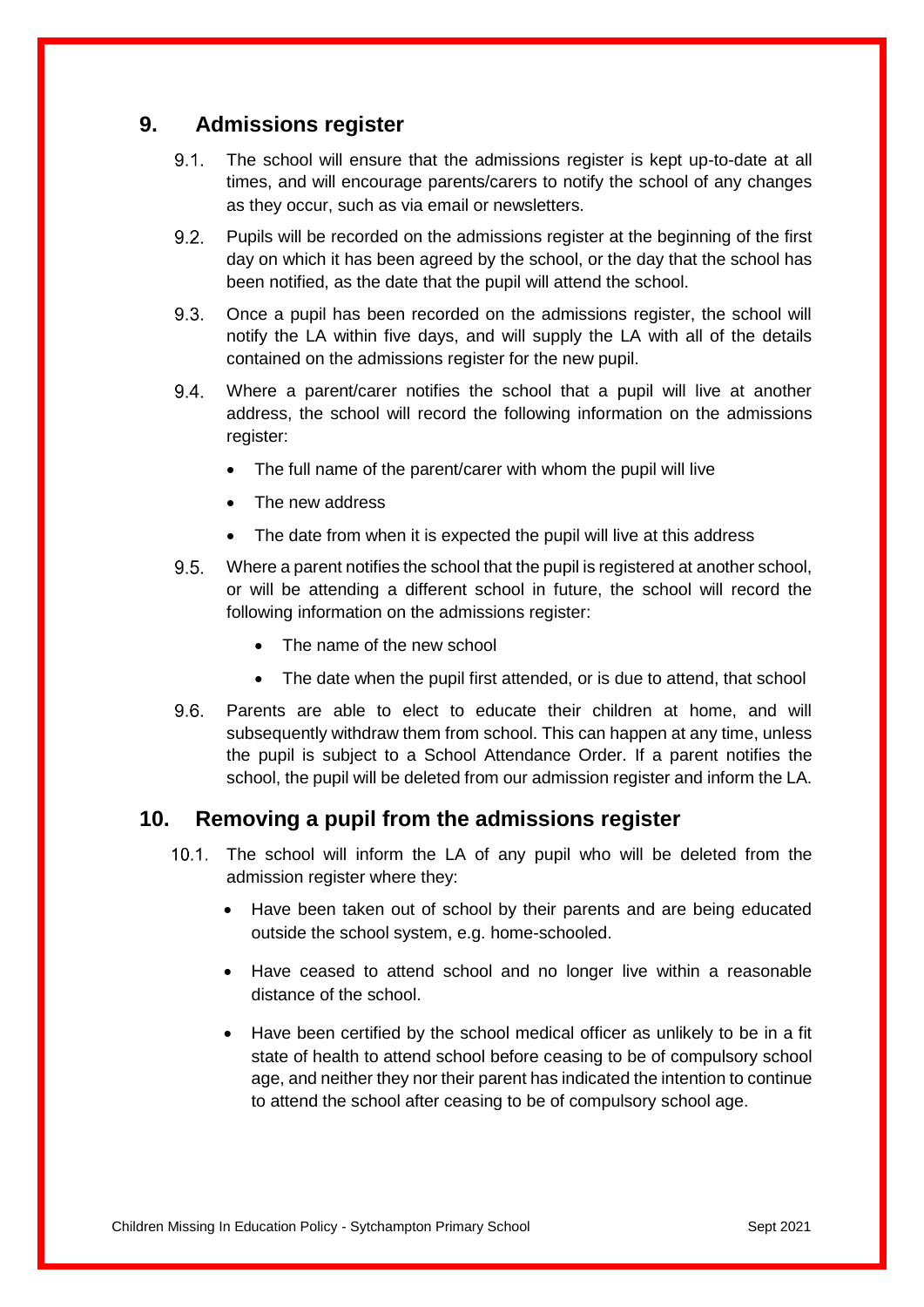- Are in custody for a period of more than four months due to a final court order, and the school does not reasonably believe they will be returning at the end of that period.
- Have been permanently excluded.
- Have died.
- Have been registered at another school where it is not indicated this should be the case.
- Are registered at more than one school, but have failed to attend the school and the proprietor of any other schools concerned have consented to the deletion.
- Have been granted authorised leave but have failed to attend school within 10 school days after the period of authorised absence ended, and:
	- There is reason to believe the pupil is not unable to attend school.
	- − The LA and school are unable to determine the pupil's whereabouts after making joint reasonable enquiries.
- Have been continuously absent from school for a period of not less than 20 school days, and:
	- The absence was not authorised.
	- − There is reason to believe the pupil is not unable to attend school.
	- − The LA and school is unable to determine the pupil's whereabouts after making joint reasonable enquiries.
- Will cease to be of compulsory school age before the school next meets, and the relevant person has indicated the pupil will not attend the school, or, the pupil does not meet the academic entry requirements for sixth form.
- 10.2. The school will notify the LA that a pupil is to be removed from the admissions register as soon as any of the above criteria are met, and no later than the time at which the pupil's name is actually removed.
- 10.3. If a pupil's name is to be removed from the admissions register, the school will provide the LA with the following information:
	- The full name of the pupil
	- The full name and address of any parent/carer with whom the pupil lives
	- At least one telephone number of the parent/carer with whom the pupil lives